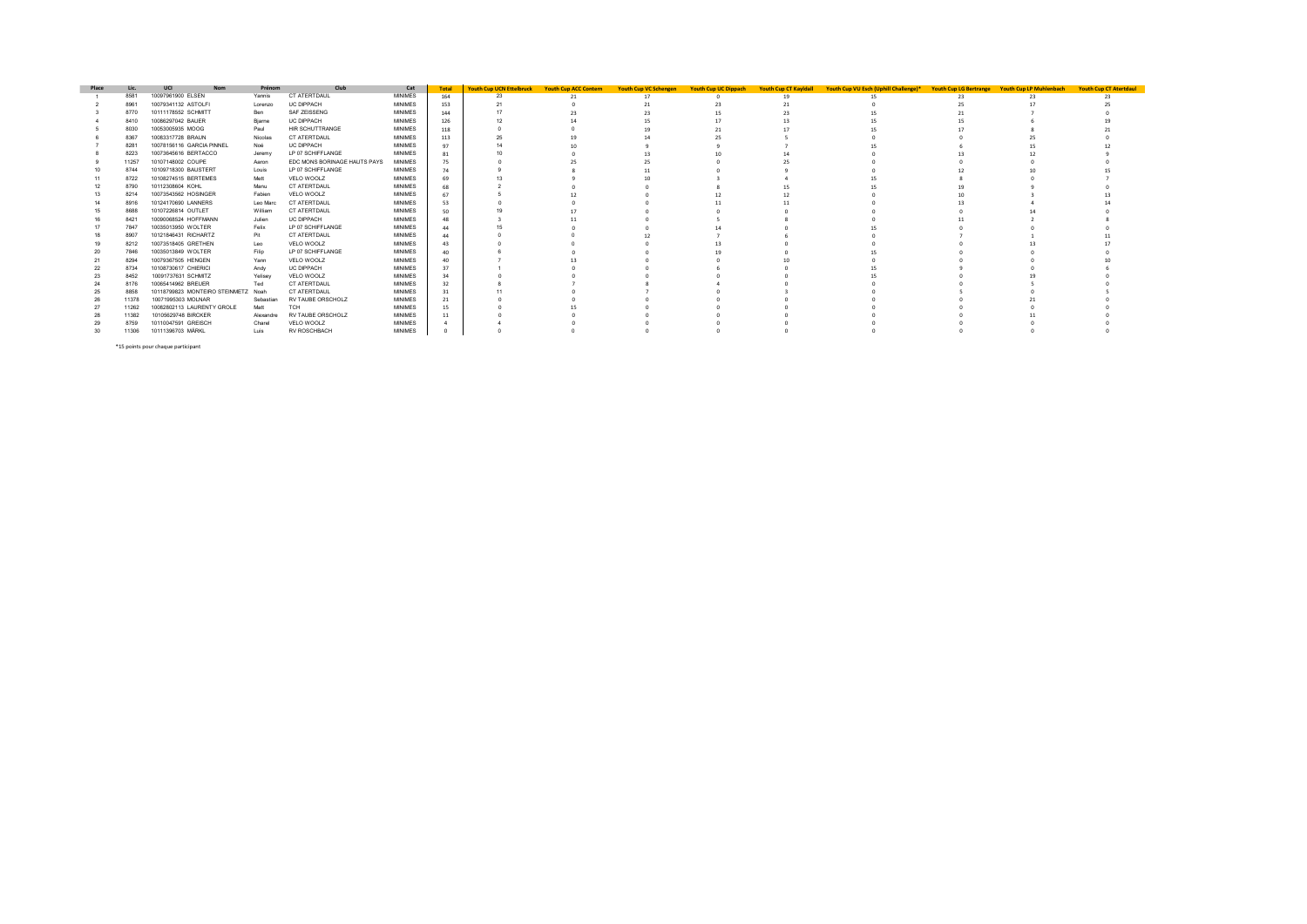| Place | Lic.  | UCI<br><b>Nom</b>                  | Prénom | Club                | Cat            | Total | Youth Cup UCN Ettelbruck | <b>Youth Cup ACC Contern</b> | <b>Youth Cup VC Schengen</b> | <b>Youth Cup UC Dippach</b> | <b>Youth Cup CT Kayldall</b> | Youth Cup VU Esch (Uphill Challenge)* |    | Youth Cup LG Bertrange Youth Cup LP Muhlenbach | <b>Youth Cup CT Atertdaul</b> |
|-------|-------|------------------------------------|--------|---------------------|----------------|-------|--------------------------|------------------------------|------------------------------|-----------------------------|------------------------------|---------------------------------------|----|------------------------------------------------|-------------------------------|
|       | 8168  | 10064161743 KOENIG                 | Sarah  | CT ATERTDAUL        | MINIMES        | 203   | 21                       | 25                           |                              | 23                          | -44                          | 15                                    | 23 | 25                                             |                               |
|       | 7967  | 10035017384 CHRISTEN               | Chiara | LP 07 SCHIFFLANGE   | <b>MINIMES</b> | 178   | 23                       | 21                           |                              | 25                          | 23                           | 15                                    |    | 23                                             |                               |
|       | 8526  | 10094174351 WALCH                  | Enola  | CT ATERTDAUL        | <b>MINIMES</b> | 117   | 25                       | 23                           |                              |                             |                              |                                       |    |                                                |                               |
|       | 11266 | 10059224948 MORGEN                 | Marie  | RSC VELOPOINT TRIER | <b>MINIMES</b> | 40    |                          | 19                           |                              | 21                          |                              |                                       |    |                                                |                               |
|       |       | *15 points pour chaque participant |        |                     |                |       |                          |                              |                              |                             |                              |                                       |    |                                                |                               |
|       |       |                                    |        |                     |                |       |                          |                              |                              |                             |                              |                                       |    |                                                |                               |
|       |       |                                    |        |                     |                |       |                          |                              |                              |                             |                              |                                       |    |                                                |                               |

the control of the control of the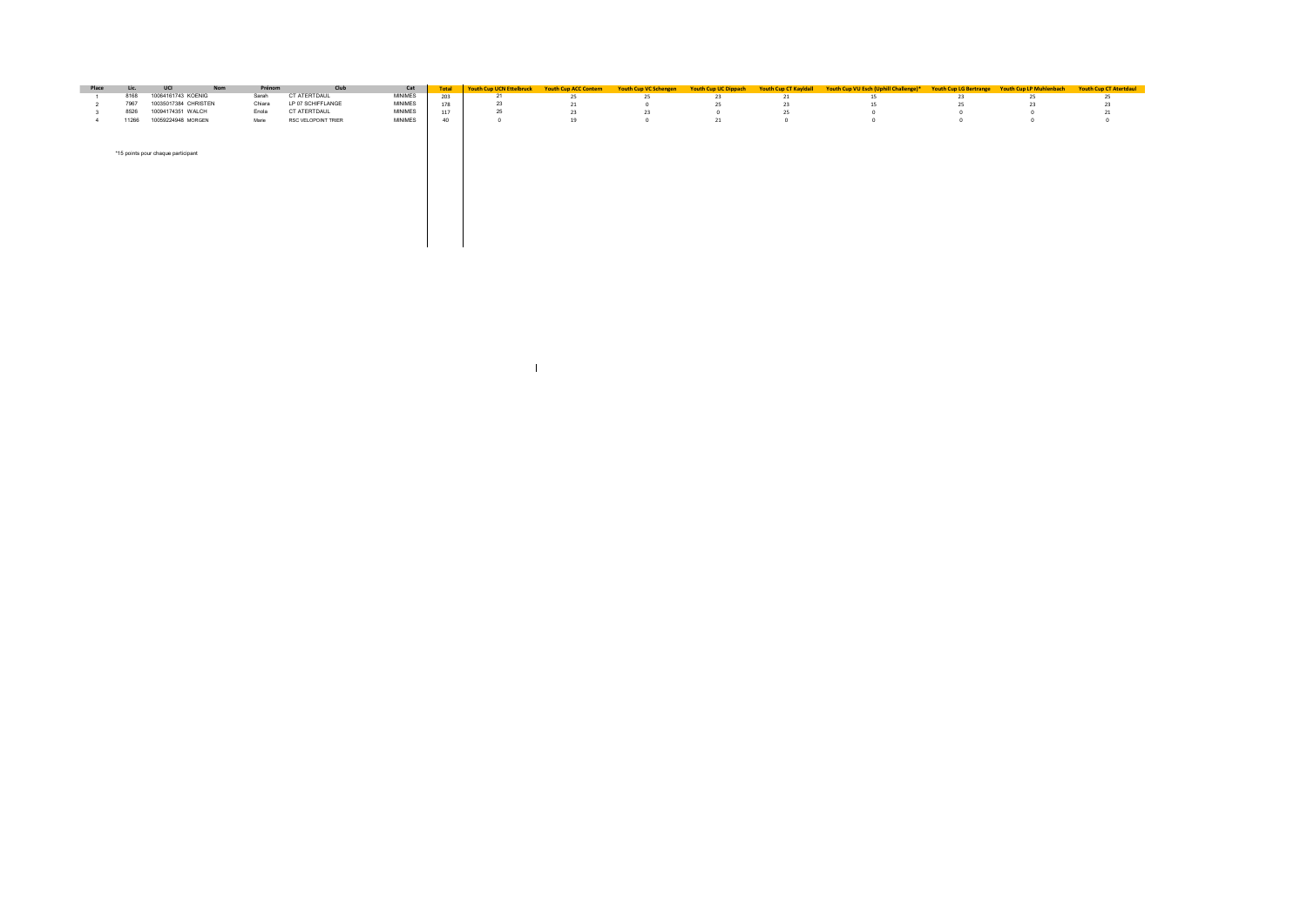| Place | Lic   | UCI<br><b>Nom</b>               | Prénom          | Club                       | Cat    | <b>Total</b> | <b>Youth Cup UCN Ettelbruck</b> | <b>Youth Cup ACC Contern</b> | <b>Youth Cup VC Schengen</b> | <b>Youth Cup UC Dippach</b> | <b>Youth Cup CT Kayldall</b> | Youth Cup VU Esch (Uphill Challenge)* Youth Cup LG Bertrange Youth Cup LP Muhlenbach |  | <b>Youth Cup CT Atertdaul</b> |
|-------|-------|---------------------------------|-----------------|----------------------------|--------|--------------|---------------------------------|------------------------------|------------------------------|-----------------------------|------------------------------|--------------------------------------------------------------------------------------|--|-------------------------------|
|       | 10565 | 10070184635 HUBER               | Jules           | ROUSSY BIKE CLUB           | CADETS | 175          |                                 |                              |                              | 25                          |                              |                                                                                      |  |                               |
|       | 7611  | 10035008900 FEHLEN PEREIRA      | Dawson          | CT KAYLDALL                | CADETS | 134          |                                 |                              |                              |                             |                              |                                                                                      |  |                               |
|       | 7851  | 10035014152 KOENIG              | Ben             | CT ATERTDAUL               | CADETS | 129          |                                 |                              |                              |                             |                              |                                                                                      |  |                               |
|       | 10760 | 10056185111 MOLTER              | Yanis           | <b>CC CHEVIGNY</b>         | CADETS | 128          |                                 |                              |                              |                             |                              |                                                                                      |  |                               |
|       | 7701  | 10035011021 GOUVEIA             | Loïc            | LP 07 SCHIFFLANGE          | CADETS | 126          |                                 |                              |                              |                             |                              |                                                                                      |  |                               |
|       | 8687  | 10107227622 OUTLET              | Maximilien      | CT ATERTDAUL               | CADETS | 126          |                                 |                              |                              |                             |                              |                                                                                      |  |                               |
|       | 8051  | 10054861059 CICHY               | Dave            | LP 07 SCHIFFLANGE          | CADETS | 117          |                                 |                              |                              |                             |                              |                                                                                      |  |                               |
|       | 7778  | 10035012334 ESSER               | Matt            | CT ATERTDAUL               | CADETS | 108          |                                 |                              |                              |                             |                              |                                                                                      |  |                               |
|       | 8211  | 10072846071 KOMMES              | Paul            | SAF ZEISSENG               | CADETS |              |                                 |                              |                              |                             |                              |                                                                                      |  |                               |
|       | 7916  | 10035016273 SABBATINI           | Pol             | LP 07 SCHIFFLANGE          | CADETS |              |                                 |                              |                              |                             |                              |                                                                                      |  |                               |
|       | 8435  | 10090513512 FLEMING             | Ben             | <b>LG BERTRANGE</b>        | CADETS |              |                                 |                              |                              |                             |                              |                                                                                      |  |                               |
|       | 8019  | 10051447265 MORBÉ               | Loris           | LP 07 SCHIFFLANGE          | CADETS |              |                                 |                              |                              |                             |                              |                                                                                      |  |                               |
|       | 7996  | 10053107480 SINNER              | Tunn            | HIR SCHUTTRANGE            | CADETS |              |                                 |                              |                              |                             |                              |                                                                                      |  |                               |
|       | 8222  | 10073644909 HANSEN              | Thibault        | LP 07 SCHIFFLANGE          | CADETS |              |                                 |                              |                              |                             |                              |                                                                                      |  |                               |
|       | 8210  | 10072838795 SCHMITZ             | Pit             | CT ATERTDAUL               | CADETS |              |                                 |                              |                              |                             |                              |                                                                                      |  |                               |
|       | 8169  | 10064161945 LANSCOTTE WIETOR    | Raphael         | CT ATERTDAUL               | CADETS |              |                                 |                              |                              |                             |                              |                                                                                      |  |                               |
|       | 7871  | 10035015667 BRAUN               | Mattis          | CT ATERTDAUL               | CADETS |              |                                 |                              |                              |                             |                              |                                                                                      |  |                               |
|       | 8016  | 10055771041 WARMERDAM           | Lars            | VELO WOOLZ                 | CADETS |              |                                 |                              |                              |                             |                              |                                                                                      |  |                               |
|       | 8040  | 10053444657 STRAUS GRATIAS      | Luis            | CT ATERTDAUL               | CADETS |              |                                 |                              |                              |                             |                              |                                                                                      |  |                               |
| 20    | 8822  | 10115686931 SANTOS VAN BRUWAENE | Jan Matthieu    | <b>UC DIPPACH</b>          | CADETS |              |                                 |                              |                              |                             |                              |                                                                                      |  |                               |
|       | 8008  | 10051411394 DOLEZEL             | Jakub           | SAF ZEISSENG               | CADETS | 25           |                                 |                              |                              |                             |                              |                                                                                      |  |                               |
| 22    | 1107  | 10023191165 TULLEMANS           | Sander          | WCL.BERGKLIMMERS           | CADETS | 25           |                                 |                              |                              |                             |                              |                                                                                      |  |                               |
| 23    | 11287 | 10078297168 MAURY               | Diego           | <b>CCCHEVINY</b>           | CADETS |              |                                 |                              |                              |                             |                              |                                                                                      |  |                               |
|       | 7578  | 10035008391 GREMLING            | Will            | <b>UC DIPPACH</b>          | CADETS |              |                                 |                              |                              |                             |                              |                                                                                      |  |                               |
| 25    | 11855 | 10094958233 GRIDELET            | Hugo            | TEAM CYCLISTE HESBAYE      | CADETS | 13           |                                 |                              |                              |                             |                              |                                                                                      |  |                               |
|       | 7956  | 10035017182 ASORNE              | Mateo           | CT ATERTDAUL               | CADETS |              |                                 |                              |                              |                             |                              |                                                                                      |  |                               |
|       | 11267 | 20160003893 HUET                | Aaron           | ROUSSY BIKE CLUB           | CADETS |              |                                 |                              |                              |                             |                              |                                                                                      |  |                               |
|       | 11261 | 10114735523 D'EVOLA             | Samuel          | TEAM CYCLISTE DE HESBAYE   | CADETS |              |                                 |                              |                              |                             |                              |                                                                                      |  |                               |
|       | 8338  | 10082142715 WALCH               | Nathan          | CT ATERTDAUL               | CADETS |              |                                 |                              |                              |                             |                              |                                                                                      |  |                               |
|       | 8436  | 10090654362 SIMON               | Pit - Paul Marc | LP MUHLENBACH              | CADETS |              |                                 |                              |                              |                             |                              |                                                                                      |  |                               |
|       | 11268 | 10116724124 HARTMANN            | Jakob           | RSC VELOPOINT TRIER        | CADETS |              |                                 |                              |                              |                             |                              |                                                                                      |  |                               |
|       | 8742  | 10109715468 DOENCH              | Victor          | SAF ZEISSENG               | CADETS |              |                                 |                              |                              |                             |                              |                                                                                      |  |                               |
|       | 8488  | 10092454724 FREILINGER          | Louis           | SAF ZEISSENG               | CADETS |              |                                 |                              |                              |                             |                              |                                                                                      |  |                               |
|       | 11265 | 10059214238 MORGEN              | Paul            | <b>RSC VELOPOINT TRIER</b> | CADETS |              |                                 |                              |                              |                             |                              |                                                                                      |  |                               |
| 35    | 11359 | 10108649377 GELINOTTE           | Camille         | <b>UCBL LONGWY</b>         | CADETS |              |                                 |                              |                              |                             |                              |                                                                                      |  |                               |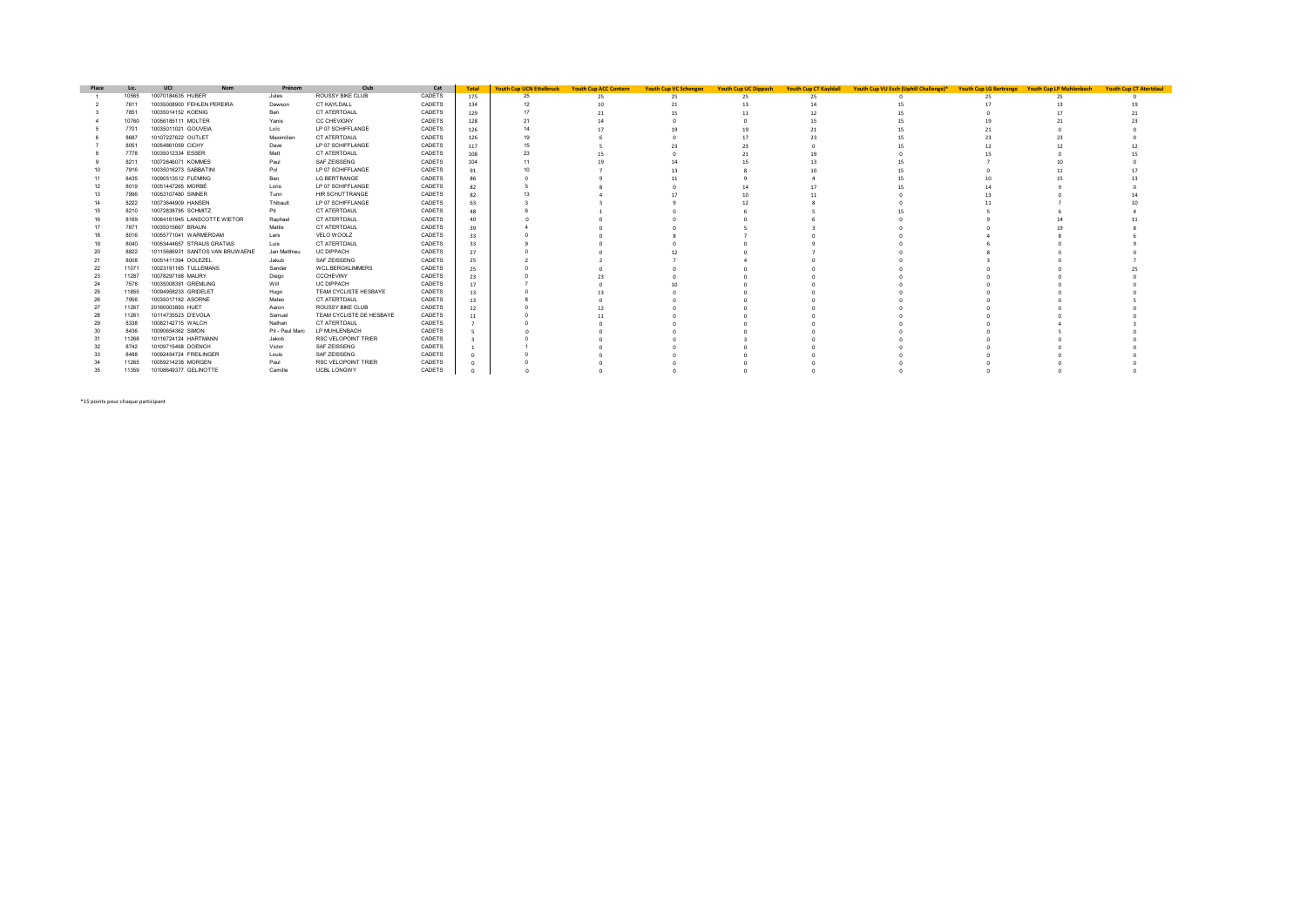| Place                              | <b>Lic</b> | UCI<br><b>Nom</b>      | Prénom    | Club                   | Cat    |     | Youth Cup UCN Ettelbruck Youth Cup ACC Contern |    | <b>Youth Cup VC Schengen</b> | <b>Youth Cup UC Dippach</b> | Vouth Cup CT Kayldall Youth Cup VU Esch (Uphill Challenge)* | <b>Youth Cup LG Bertrange</b> | <b>Youth Cup LP Muhlenbach</b> | <b>Youth Cup CT Atertdaul</b> |
|------------------------------------|------------|------------------------|-----------|------------------------|--------|-----|------------------------------------------------|----|------------------------------|-----------------------------|-------------------------------------------------------------|-------------------------------|--------------------------------|-------------------------------|
|                                    | 7448       | 10035006573 BINTZ      | Kvlie     | VELOSFRÊNN GUSTY BRUCH | CADETS | 182 |                                                | 23 |                              |                             |                                                             |                               |                                | $\sim$<br>25                  |
|                                    | 8711       | 10107677559 PHILIPPART | Enny      | CT ATERTDAUL           | CADETS |     |                                                | 21 | 25.                          |                             |                                                             | 41                            |                                | 23                            |
|                                    | 8286       | 10078950304 NOTHUM     | June      | CT ATERTDAUL           | CADETS | 154 |                                                |    | 19                           | 19                          |                                                             | 23.                           |                                |                               |
|                                    | 8112       | 10060976810 BREUER     | Amy       | CT ATERTDAUL           | CADETS | 92  |                                                |    |                              |                             |                                                             |                               |                                |                               |
|                                    | 11259      | 10099727603 WEISSINGER | Paulina   | MTB TECK               | CADETS | 23  |                                                |    |                              |                             |                                                             |                               |                                |                               |
|                                    | 11379      | 10071992875 MOLNAR     | Melissa   | RV TAUBE ORSCHOLZ      | CADETS | 17  |                                                |    |                              |                             |                                                             |                               |                                |                               |
|                                    | 1380       | 10072002878 MOLNAR     | Anastasia | RV TAUBE ORSCHOLZ      | CADETS |     |                                                |    |                              |                             |                                                             |                               |                                |                               |
| *15 points pour chaque participant |            |                        |           |                        |        |     |                                                |    |                              |                             |                                                             |                               |                                |                               |

 $\mathbb{R}^n$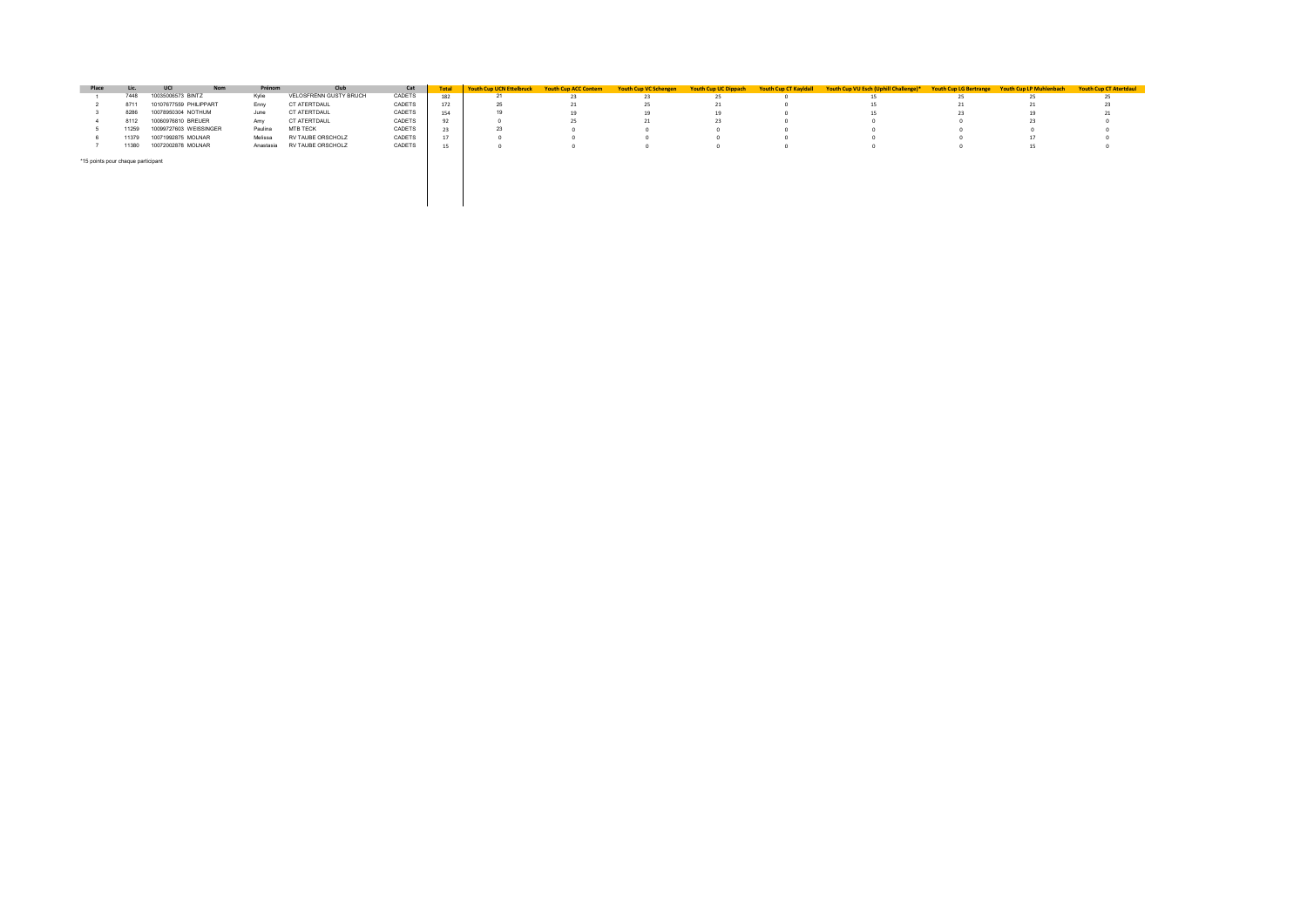| Place          | Lic.  | UCI<br><b>Nom</b>            | Prénom               | Club                         | Cat              | <b>Total</b> | <b>Youth Cup UCN Ettelbruck</b> | <b>Youth Cup ACC Contern</b> | <b>Youth Cup VC Schengen</b> | <b>Youth Cup UC Dippach</b> | <b>Youth Cup CT Kayldall</b> | Youth Cup VU Esch (Uphill Challenge)* | <b>Youth Cup LG Bertrange Youth Cup LP Muhlenbach</b> | <b>Youth Cup CT Atertdaul</b> |
|----------------|-------|------------------------------|----------------------|------------------------------|------------------|--------------|---------------------------------|------------------------------|------------------------------|-----------------------------|------------------------------|---------------------------------------|-------------------------------------------------------|-------------------------------|
|                | 11242 | 10045785192 WIRZ             | Nicolas              | RV SCHWALBE TRIER            | DEBUTANTS        | 151          |                                 |                              | 21                           | -21                         |                              |                                       |                                                       |                               |
|                | 8785  | 10034587756 ASTOLFI          | Flavio               | - AUDAX FIORMONTI            | <b>DEBUTANTS</b> | 124          |                                 |                              |                              |                             |                              |                                       |                                                       |                               |
|                | 8199  | 10072422204 LOSCHETTER       | David                | <b>LG BERTRANGE</b>          | <b>DEBUTANTS</b> | 101          |                                 |                              |                              |                             |                              |                                       |                                                       |                               |
|                | 7282  | 10035005664 DA COSTA PASSETT | Théo                 | LP 07 SCHIFFLANGE            | <b>DEBUTANTS</b> |              |                                 |                              |                              |                             |                              |                                       |                                                       |                               |
|                | 8826  | 10044522071 FERRAZ POCINHO   | Daniel               | CT ATERTDAUL                 | <b>DEBUTANTS</b> |              |                                 |                              |                              |                             |                              |                                       |                                                       |                               |
|                | 7845  | 10035013748 SCHMITZ          | Lenn                 | CT ATERTDAUL                 | <b>DEBUTANTS</b> |              |                                 |                              |                              |                             |                              |                                       |                                                       |                               |
|                | 7175  | 10035004452 GREMLING         | Luke                 | <b>UC DIPPACH</b>            | <b>DEBUTANTS</b> |              |                                 |                              |                              |                             |                              |                                       |                                                       |                               |
|                | 7657  | 10035009809 STAMMET          | Mika                 | <b>LG BERTRANGE</b>          | <b>DEBUTANTS</b> |              |                                 |                              |                              |                             |                              |                                       |                                                       |                               |
|                | 8340  | 10082177168 DOS SANTOS NEVES | Rodrigo              | <b>UC DIPPACH</b>            | <b>DEBUTANTS</b> |              |                                 |                              |                              |                             |                              |                                       |                                                       |                               |
|                | 8242  | 10075114053 FLAMMANG-LIES    | Jonah                | <b>LG BERTRANGE</b>          | <b>DEBUTANTS</b> |              |                                 |                              |                              |                             |                              |                                       |                                                       |                               |
|                | 8728  | 10108456791 BEAUBRON         | Ernest               | <b>LG BERTRANGE</b>          | <b>DEBUTANTS</b> |              |                                 |                              |                              |                             |                              |                                       |                                                       |                               |
|                | 1097  | 10100898572 NOIRHOMME        | Arnaud               | CT ATERTDAUL                 | <b>DEBUTANTS</b> |              |                                 |                              |                              |                             |                              |                                       |                                                       |                               |
|                | 7858  | 10035014758 POST             | Christophe           | VELO WOOLZ                   | <b>DEBUTANTS</b> |              |                                 |                              |                              |                             |                              |                                       |                                                       |                               |
|                | 7606  | 10109740831 MOUREAUX         | Max                  | <b>UC DIPPACH</b>            | <b>DEBUTANTS</b> |              |                                 |                              |                              |                             |                              |                                       |                                                       |                               |
|                | 8321  | 10080984977 LANG             | Yannis               | CT ATERTDAUL                 | <b>DEBUTANTS</b> |              |                                 |                              |                              |                             |                              |                                       |                                                       |                               |
|                | 7453  | 10035006775 MEYLENDER        | Rick                 | <b>UC DIPPACH</b>            | <b>DEBUTANTS</b> |              |                                 |                              |                              |                             |                              |                                       |                                                       |                               |
|                | 8537  | 10094805861 KERSCHEN         | Noah                 | CT ATERTDAUL                 | <b>DEBUTANTS</b> |              |                                 |                              |                              |                             |                              |                                       |                                                       |                               |
|                | 8850  | 10117883272 PAPI             | Lennox               | <b>LG BERTRANGE</b>          | DEBUTANTS        |              |                                 |                              |                              |                             |                              |                                       |                                                       |                               |
|                | 8960  | 10126344908 DA SILVA BERTAO  | Hugo Alexandre       | CT ATERTDAUL                 | DEBUTANTS        |              |                                 |                              |                              |                             |                              |                                       |                                                       |                               |
| -20            | 11302 | 10091045392 BECKER           | Elia Arnaud Bertrand | RV EDELWEISS BLIESRANSBACH   | DEBUTANTS        | 27           |                                 |                              |                              |                             |                              |                                       |                                                       |                               |
| 21             | 11236 | 10105218611 WITZACK          | Elijah               | RV SCHWALBE TRIER            | DEBUTANTS        |              |                                 |                              |                              |                             |                              |                                       |                                                       |                               |
| $\overline{2}$ | 11315 | 10067406290 ARNOULD          | Maxence              | US THIERVILLE                | DEBUTANTS        |              |                                 |                              |                              |                             |                              |                                       |                                                       |                               |
| 23             | 7615  | 10035009001 HAAG             | Yanic                | <b>UC DIPPACH</b>            | <b>DEBUTANTS</b> |              |                                 |                              |                              |                             |                              |                                       |                                                       |                               |
|                | 10768 | 10055725167 JOOSTEN          | Sven                 | <b>WCL BERGKLIMMERS</b>      | <b>DEBUTANTS</b> | 23           |                                 |                              |                              |                             |                              |                                       |                                                       |                               |
| -25            | 8418  | 10084657439 DONJON           | Finlay               | <b>UC DIPPACH</b>            | DEBUTANTS        | $\infty$     |                                 |                              |                              |                             |                              |                                       |                                                       |                               |
| 26             | 11350 | 10078317376 WARRANT          | Robin                | CRABBE TOITURES - CCCHEVIGNY | DEBUTANTS        |              |                                 |                              |                              |                             |                              |                                       |                                                       |                               |
|                | 8536  | 10094804952 MANGERS          | Mikka                | CT ATERTDAUL                 | DEBUTANTS        |              |                                 |                              |                              |                             |                              |                                       |                                                       |                               |
| 28             | 11239 | 10050813533 MEYER            | Jan                  | RSC STAHLROSS WITTLICH       | DEBUTANTS        |              |                                 |                              |                              |                             |                              |                                       |                                                       |                               |
|                | 8721  | 10108274010 BERTEMES         | Pit                  | VELO WOOLZ                   | DEBUTANTS        |              |                                 |                              |                              |                             |                              |                                       |                                                       |                               |
|                | 11360 | 10082478373 BINTZ            | Arthur               | AMICALE CYCLISTE BISONTINE   | DEBUTANTS        |              |                                 |                              |                              |                             |                              |                                       |                                                       |                               |
|                | 8592  | 10099160757 BERG             | Nicolas              | VELO WOOLZ                   | DEBUTANTS        |              |                                 |                              |                              |                             |                              |                                       |                                                       |                               |
|                | 11237 | 10086417482 SCHMAUS          | Noah                 | RADPIRATEN TV BIRKENFELD     | DEBUTANTS        |              |                                 |                              |                              |                             |                              |                                       |                                                       |                               |
| -33            | 11351 | 10091715100 KUNZ             | Julian               | <b>RSC LINDEN</b>            | DEBUTANTS        |              |                                 |                              |                              |                             |                              |                                       |                                                       |                               |
|                | 7262  | 10035005361 RODEN            | Wayne                | LP MUHLENBACH                | DEBUTANTS        |              |                                 |                              |                              |                             |                              |                                       |                                                       |                               |
|                | 8103  | 10060009032 GRETHEN          | Tom                  | VELO WOOLZ                   | DEBUTANTS        |              |                                 |                              |                              |                             |                              |                                       |                                                       |                               |
|                | 11305 | 12345678999 WOLF             | Maxim                | RV EDELWEIß BLIESRANSBACH    | <b>DEBUTANTS</b> |              |                                 |                              |                              |                             |                              |                                       |                                                       |                               |
| 37             | 11340 | 10036428635 WENZ             | Noah                 | <b>RV MEHLINGEN</b>          | DEBUTANTS        |              |                                 |                              |                              |                             |                              |                                       |                                                       |                               |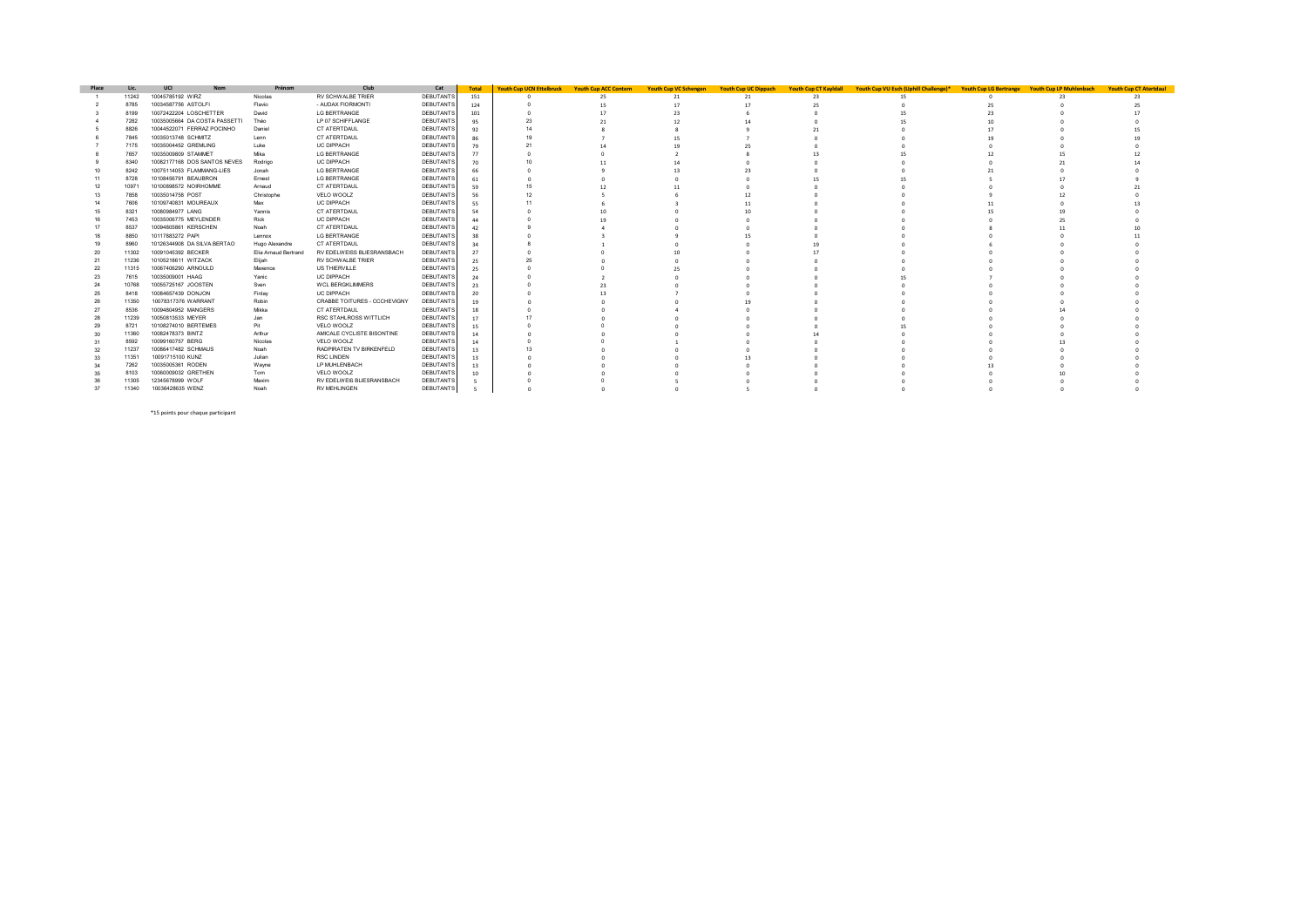| Place |       | <b>UCI</b><br><b>Nom</b>           | Prénom   | Club                          | Cat              | <b>Total</b> | <b>Youth Cup UCN Ettelbruck</b> | <b>Youth Cup ACC Contern</b> | <b>Youth Cup VC Schengen</b> | <b>Youth Cup UC Dippach</b> |     | Youth Cup CT Kayldall rth Cup VU Esch (Uphill Challenge)*en susp Youth Cup LG Bertrange | <b>Youth Cup LP Muhlenbach</b> | <b>Youth Cup CT Atertdaul</b> |
|-------|-------|------------------------------------|----------|-------------------------------|------------------|--------------|---------------------------------|------------------------------|------------------------------|-----------------------------|-----|-----------------------------------------------------------------------------------------|--------------------------------|-------------------------------|
|       | 8209  | 10072835967 SCHMITZ                | Lisi     | CT ATERTDAUL                  | DEBUTANTS        | 172          |                                 |                              |                              | 19                          | -25 |                                                                                         | 25.                            |                               |
|       | 7524  | 10035007684 LALLEMANG              | Lena     | CT ATERTDAUL                  | DEBUTANTS        | 134          |                                 |                              |                              |                             |     |                                                                                         |                                |                               |
|       | 11347 | 10129623811 BARETTE                | Clémence | <b>BINGOAL-WB LADIES</b>      | DEBUTANTS        |              |                                 |                              |                              |                             |     |                                                                                         |                                |                               |
|       | 8285  | 10078950203 NOTHUM                 | Gwen     | CT ATERTDAUL                  | DEBUTANTS        | 50           |                                 | $\overline{25}$              |                              |                             |     |                                                                                         |                                |                               |
|       | 8122  | 10061958328 MOUSEL                 | Sarah    | <b>UC DIPPACH</b>             | DEBUTANTS        |              |                                 |                              |                              |                             |     |                                                                                         |                                |                               |
|       | 11072 | 10099283827 TULLEMANS              | Wencke   | WCL.BERGKLIMMERS              | DEBUTANTS        |              |                                 |                              |                              |                             |     |                                                                                         |                                |                               |
|       | 11365 | 10087923511 SPIES                  | Flavie   | CC CHEVIGNY-CRABBE            | <b>DEBUTANTS</b> |              |                                 |                              |                              |                             |     |                                                                                         |                                |                               |
|       | 11354 | 10125373894 GAILLARD               | Zoé      | CRABBE TOITURES - CC CHEVIGNY | <b>DEBUTANTS</b> |              |                                 |                              |                              |                             |     |                                                                                         |                                |                               |
|       | 10711 | 10055879054 VAN SINAEY             | Gunne    | ONDER ONS PARIKE              | DEBUTANTS        |              |                                 |                              |                              |                             |     |                                                                                         |                                |                               |
|       |       |                                    |          |                               |                  |              |                                 |                              |                              |                             |     |                                                                                         |                                |                               |
|       |       | *15 points pour chaque participant |          |                               |                  |              |                                 |                              |                              |                             |     |                                                                                         |                                |                               |